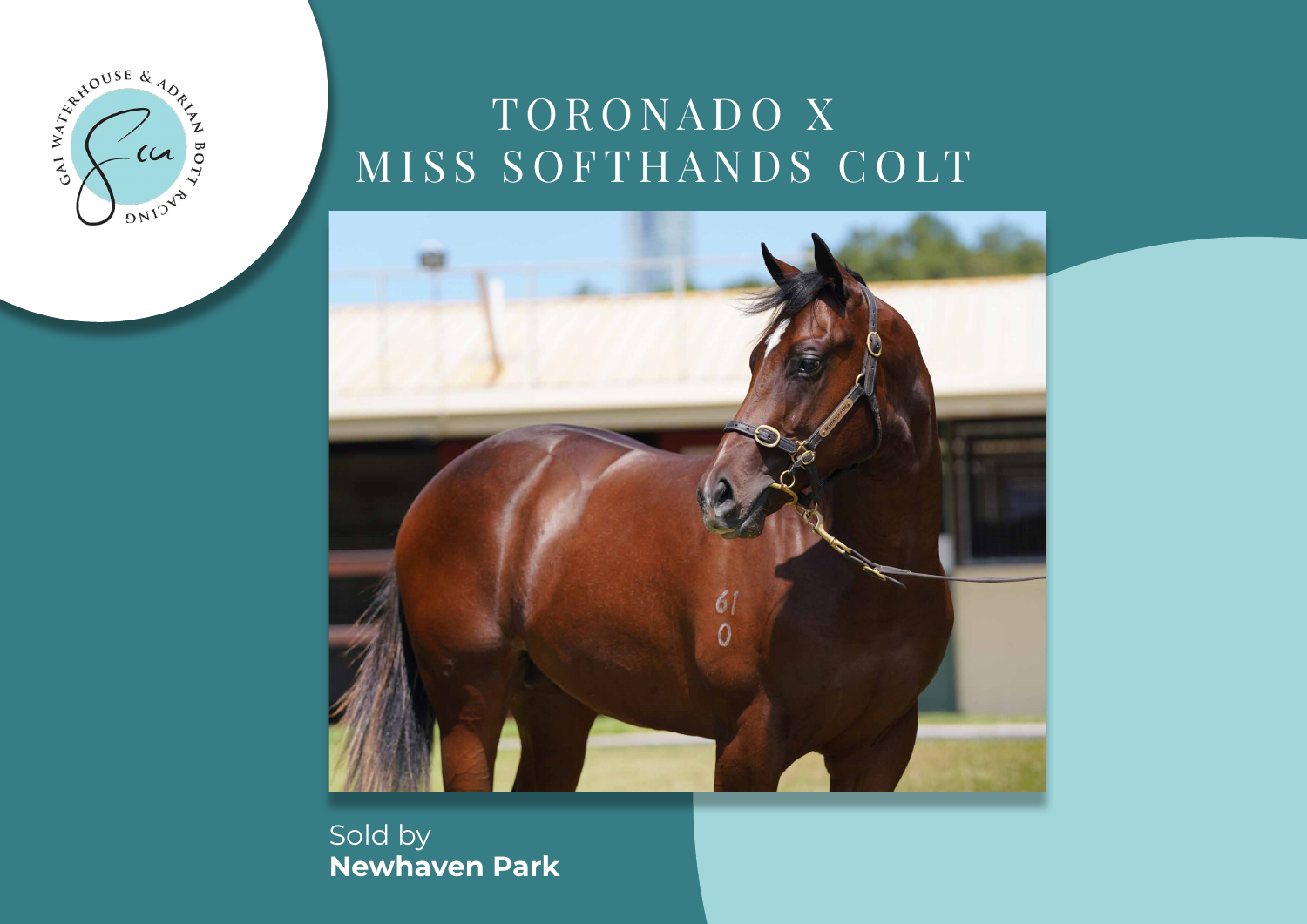## TORONADO X MISS SOFTHANDS

"We've been waiting some years to secure a Toronado colt and with our stable success with progeny of High Chaparral, we think this colt has been worth the wait." – AB





This colt has a lovely profile of **masculinity and striking features** yet possesses the **balance, finesse** and **athleticism**  to **effortlessly flow** over the ground he covers. The colt is exactly what you want to see from a champion racehorse sire. This colt is a physical image of his **Group 1 Royal Ascot winning father.** 

The dam, Miss Softhands is by prolific broodmare sire, Bel Esprit and was affective over sprinting distances.

He represents terrific value to be purchased for \$375,000 from the proven nursery of Newhaven Park that the stable has had plenty of past success with.